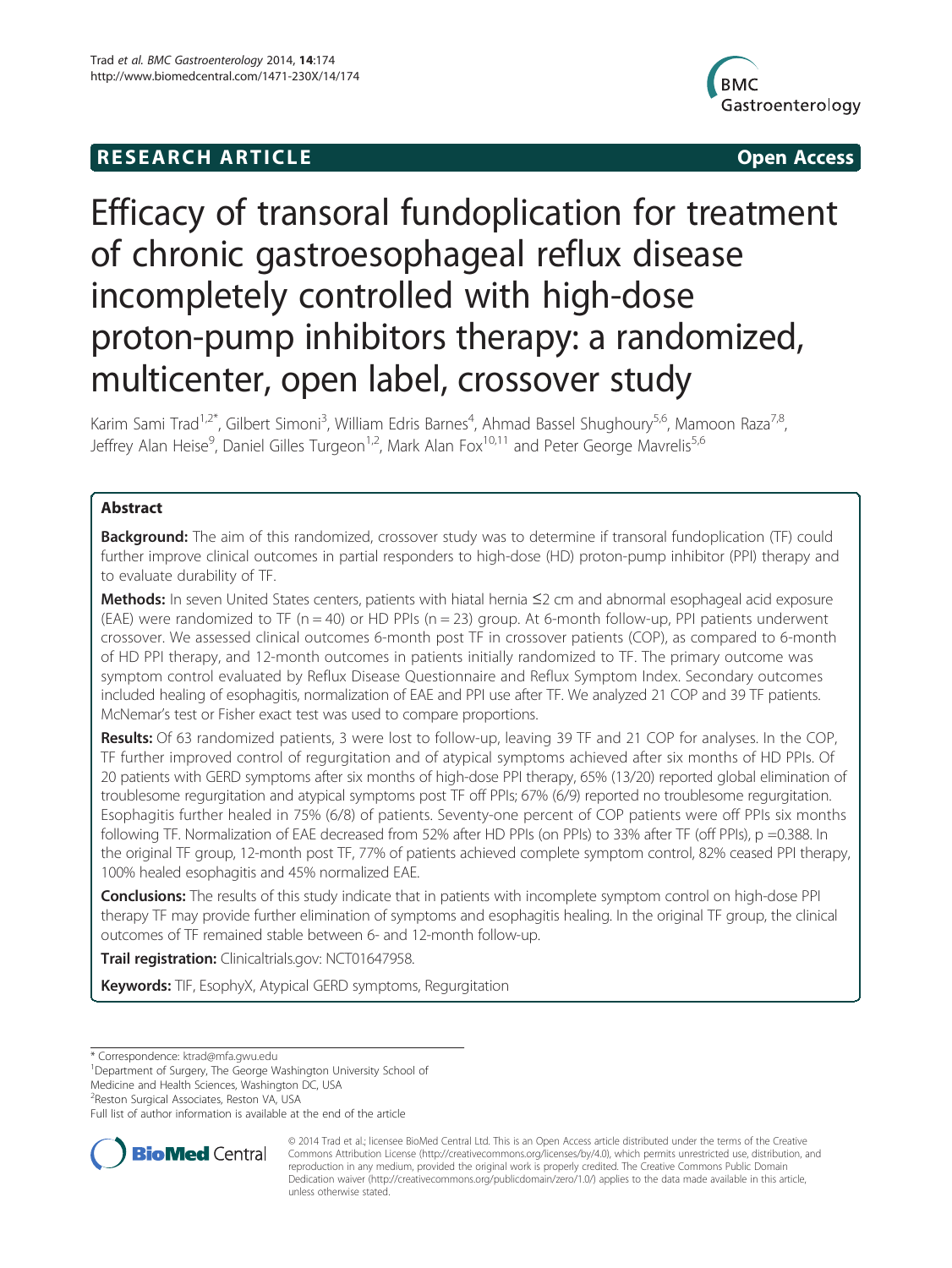## Background

Gastroesophageal reflux disease (GERD) is a chronic condition afflicting millions of Americans on a daily basis [[1](#page-10-0)]. Despite major medical therapeutic advances in the past three decades, treatment alternatives remain imperfect for a portion of patients suffering from persistent troublesome symptoms, as defined by the Montreal consensus statement, while on daily high-dose proton-pump inhibitors (PPIs) therapy [\[2,3\]](#page-10-0). Laparoscopic fundoplication, while currently considered the gold standard alternative to medical therapy, has seen decreased popularity mostly due to recurrent symptoms requiring medical therapy and the associated troublesome side effects such as dysphagia and gas bloat [\[4](#page-10-0)[,5](#page-11-0)]. PPI therapy, while the most common and effective treatment for patients with moderate to severe heartburn, provides unsatisfactory or incomplete responses to 20-40% of patients, mostly those suffering from regurgitation or extra-esophageal manifestations of GERD [\[6](#page-11-0),[7\]](#page-11-0).

The EsophyX device (EndoGastric Solutions, Inc., Redmond, WA) is one of several endoluminal platforms developed to offer a less invasive procedural alternative to treat GERD [\[8\]](#page-11-0). The transoral fundoplication (TF) technique has combined symptomatic success with an acceptable safety profile and few post fundoplication side effects [[9\]](#page-11-0). While TF appears to be an attractive alternative to current medical and surgical therapies in select patients, there are no randomized crossover studies evaluating TF in patients who respond incompletely to high-dose PPIs.

The TEMPO (TF EsophyX vs. Medical PPI Open Label Trial) randomized crossover trial was designed with a dual aim; (1) to compare the efficacy of TF to high-dose PPI in patients with troublesome symptoms of GERD and (2) to investigate the effectiveness of the TF procedure used as a cross over strategy in patients who remained incompletely treated on high-dose PPIs. Preliminary six month results comparing two parallel treatment arms of this trial were reported elsewhere [\[10\]](#page-11-0). For the present study, we hypothesized that TF would enhance the therapeutic effects achieved by high-dose PPI therapy in the same group of patients (crossover group), and that the clinical outcomes of TF would remain stable over time in patients initially randomized to the TF group.

#### Methods

#### Study design and patients

This prospective, comparative, randomized study with a crossover group enrolled 63 patients between June and August 2012 at seven institutions in the United States. Included were patients with daily troublesome regurgitation and/or atypical GERD symptoms (Montreal criteria) on PPIs, abnormal 48-hour ambulatory pH test defined as% time pH <4 greater than 5.3% of the total recording period [[11](#page-11-0)] and a history of daily PPI use for at least six months. We excluded patients with a body mass index (BMI) greater than 35  $\text{kg/m}^2$ , Los Angeles grade C or D esophagitis [[12\]](#page-11-0), hiatal hernia >2 cm in either dimension, Hill grade valve III or IV [\[13,14\]](#page-11-0) and Barrett's esophagus >2 cm. The study was approved by the institutional review board of each participating institution and appropriately registered (clinicaltrials.gov: NCT01647958) [[10\]](#page-11-0). Western Institutional Review Board approved the study at the following centers: The George Washington University School of Medicine and Health Sciences, Washington, District of Columbia; Reston Surgical Associates, Reston, Virginia; Advanced Gastroenterology, Inc., Thousand Oaks, California; Livingston Hospital and Healthcare Services, Inc. CAH, Salem, Kentucky; Saint Mary Medical Center, Hobart, Indiana; Internal Medicine Associates, Merrillville, Indiana; Indiana Medical Research, Elkhart, Indiana; Unity Surgical Hospital, Mishawaka, Indiana; Heartburn Center/ Rehabilitation Department, Hancock Regional Hospital, Greenfield, Indiana; Crossville Medical Group, Crossville, Tennessee and Cumberland Medical Center, Crossville, Tennessee. Additionally, due to the local regulatory requirements, the Reston Hospital Center Institutional Review Board approved the study at The George Washington University School of Medicine and Health Sciences, Washington, District of Columbia and Reston Surgical Associates, Reston, Virginia. The participating centers were led by gastroenterologists (3) and surgeons (4). All patients provided written informed consent before randomization.

In our community settings, the public at large and some institutional review boards were reluctant to include a sham procedure arm in our study design. Considering the previously published results of the safety and effectiveness of TF and taking into account the concerns about subjecting study patients to unnecessary risks associated with a sham procedure, we employed a non-blinded study design for this post market, phase IV randomized trial.

#### Pretreatment evaluation and randomization

Baseline data, while on PPIs, were collected during the initial visit using three standardized tools: (i) Reflux Disease Questionnaire (RDQ), (ii) Reflux Symptom Index (RSI) and (iii) Gastroesophageal Health-related Quality of Life (GERD-HRQL). Patients who reported daily troublesome regurgitation and/or atypical symptoms on daily PPIs underwent esophagogastroduodenoscopy (EGD) and 48-hr pH monitoring after a 'wash out' period of at least seven days. Symptom assessment was repeated off PPIs using the same GERD questionnaires. Barium swallow and esophageal motility were used selectively when clinically indicated.

Randomization was done by computer-generated block sequence with stratification according to participating centers. The size of randomization blocks was nine. Patients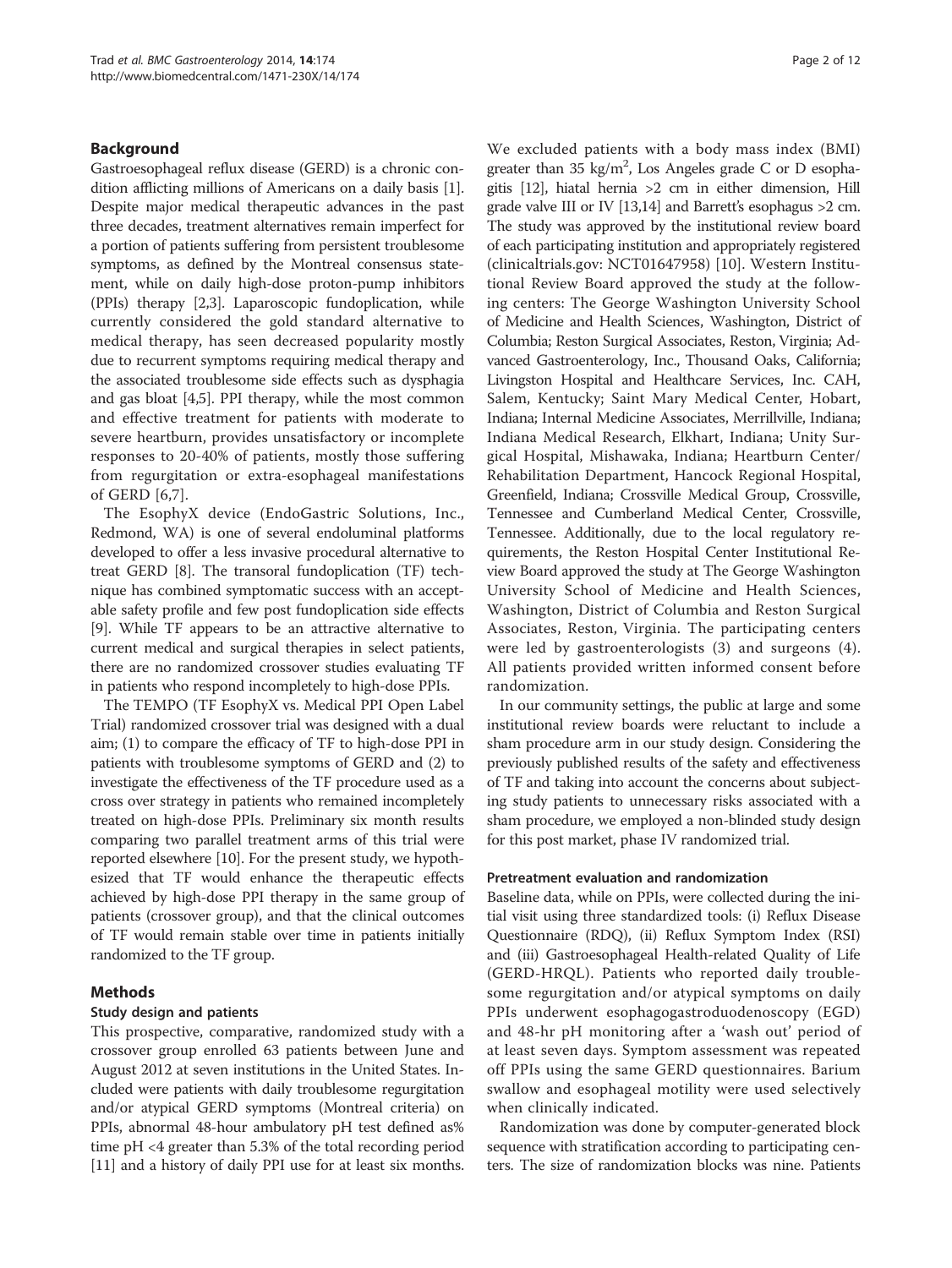were randomly assigned to be treated either with TF or high dose PPI targeting a 2(TF):1(PPI) ratio via sealed opaque envelopes. Patients who met the eligibility criteria were informed of the treatment allocation in the office by opening the envelopes provided by an independent statistician in their presence.

#### **Treatments**

In the TF group, investigators used an EsophyX-2 device to create a partial esophago-gastric fundoplication following the previously described TIF 2.0 protocol [\[15](#page-11-0)]. Briefly, the device is introduced over a flexible endoscope and inserted into the stomach under constant endoscopic visualization. The device and endoscope are retroflexed. The helical retractor is engaged into the tissue just below the Z line. The fundus of the stomach is then folded up and wrapped around the distal esophagus utilizing the tissue mold, the chassis and the helix as an anchor. After locking all the tissue manipulating elements, the invaginator is activated to allow the separation of the gastroesophageal junction from the diaphragm. The polypropylene "H" fasteners are then delivered through the tissue. The maneuver is repeated at three additional positions to create a full thickness, partial gastro-esophageal fundoplication. An additional movie file shows the TF procedure in more details [see Additional file [1\]](#page-10-0). An intraoperative endoscopy under general anesthesia is performed immediately before introducing the device to confirm Hill grade and size of hiatal hernia.

After TF, patients were kept overnight for observation. Patients were instructed to stop PPI therapy two weeks after TF, to follow the standard post-fundoplication diet and to refrain from vigorous physical activities for the first 6 weeks.

In the PPI group, patients were instructed to take highdose PPI therapy splitting the dose into twice daily before breakfast and dinner. For the purpose of this study, we defined high-dose PPI therapy as the maximal allowed dose set by the manufacturers, as spelled out in the labeled indications.

#### Follow-up and crossover

At 6-month follow-up, all patients completed symptom assessment using the same GERD specific questionnaires. Patients in the TF group underwent EGD and 48-hr pH metry off PPIs for at least 7 days. Patients in the PPI group underwent objective testing on high-dose PPI therapy. After completing 6-month visit, patients from the original PPI group underwent TF (crossover group). Patients from the original TF group underwent the same assessments at 12-month follow-up visit. We are reporting on the potential additional therapeutic effects of TF in a crossover population who had achieved a partial response to dose escalation of PPI therapy. Additionally, we are reporting the clinical outcomes at 12-month follow-up in patients initially randomized to the TF group.

#### **Outcomes**

The primary endpoint was elimination of daily troublesome regurgitation or atypical symptoms. Clinical success was defined by the elimination of troublesome regurgitation per Montreal consensus definition [[3](#page-10-0)], as evaluated by the RDQ questionnaire. The elimination of daily troublesome atypical symptoms was assessed by the RSI questionnaire (each individual atypical score ≤2) score. Secondary endpoints included PPI use, healing of reflux esophagitis and normalization of esophageal acid exposure (EAE).

Heartburn, dysphagia and bloating were assessed using GERD-HRQL; excess flatulence was assessed with a standalone question. We also performed correlation analyses to measure the degree of association between subjective and objective (pH) outcomes. Finally, we performed univariate and multivariate logistic regression analyses to detect preoperative factors associated with normalization of EAE.

#### Statistical methods

Statistical analysis was performed using JMP 10.0 (SAS, Cary, North Carolina) statistical program. With a sample size of 28 (TF) and 14 (PPIs) patients, a two group Fisher exact test would have a power of 80% to demonstrate a significant difference between groups. Under the assumption that more than 70% of the patients allocated to the TF group would have their daily troublesome symptoms eliminated compared to  $\leq 20\%$  in the PPI group, and a twosided  $\alpha$  error of 0.05, the predetermined sample size would provide an 80% power to detect a significant difference between the two groups. Results are presented as means (standard deviation) or percent (counts). Comparison of means was done with analysis of variance with post-hoc Tukey's Honesty Significant Difference test. As appropriate, McNemar's test or Fisher exact test was used to compare proportions. Relationship between post-treatments pH outcomes and patient reported subjective outcomes were estimated using Spearman's rank correlation (rho). Univariate and stepwise backward multivariate logistic regression analyses were performed to examine associations between preoperative pH parameters and normalization of EAE. A p value of less than 0.05 was considered significant. All authors had access to the study data and reviewed and approved the manuscript.

## Results

Among 196 chronic GERD patients referred to our institutions for an antireflux procedure, 32% (63/196) were randomized (Figure [1](#page-3-0)). Baseline characteristics of enrolled patients were balanced between the TF and PPI group, including proportion of patients who were on high-dose PPI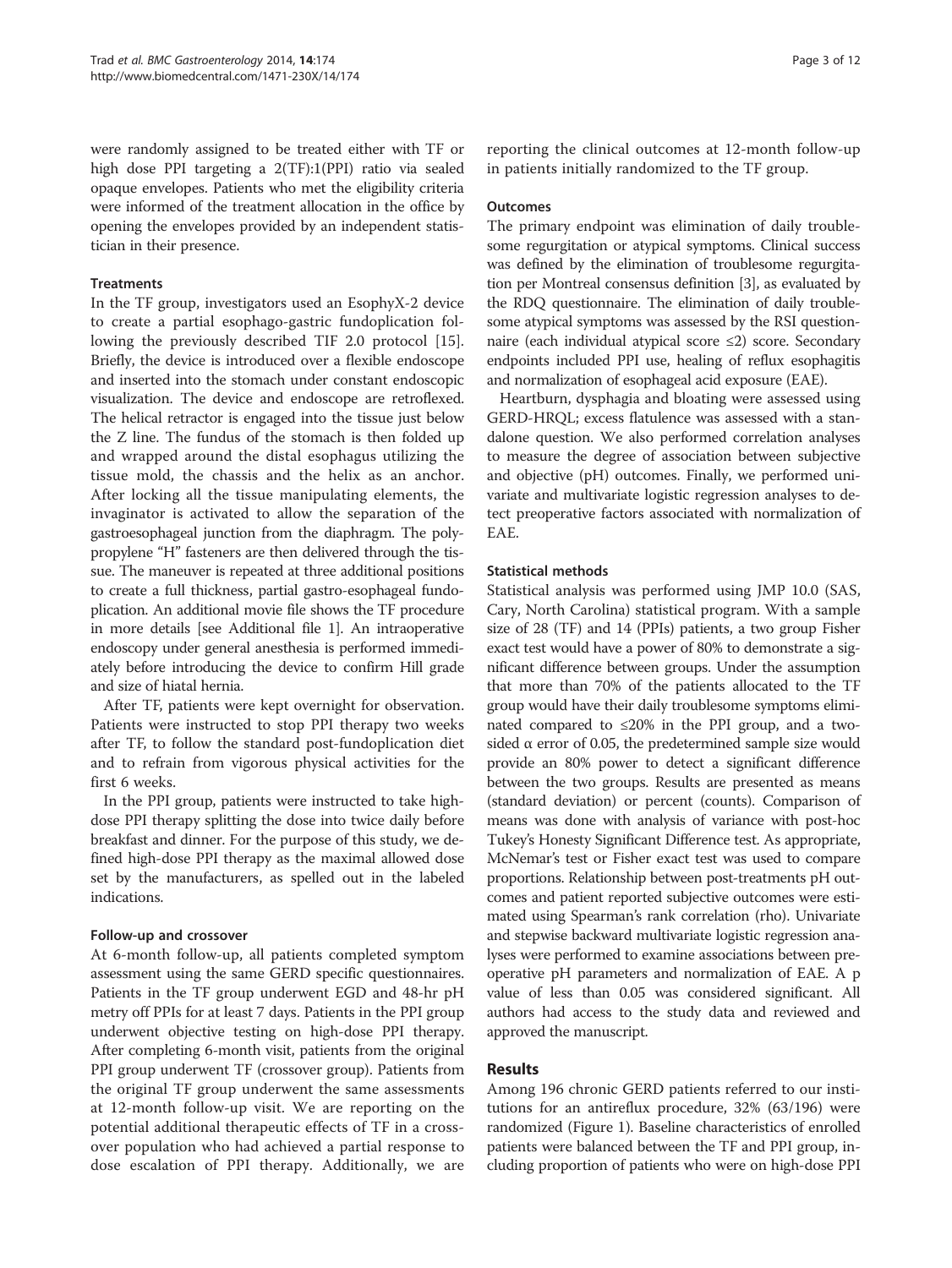<span id="page-3-0"></span>

therapy at screening; 31% of TF patients versus 24% of PPI patients (Table [1](#page-4-0)). There were no reports of serious adverse events associated with the TF procedure in either group. The procedure data are presented in Table [2.](#page-4-0)

## Crossover patients (6-month follow-up) Primary endpoint

Six months after TF, 65% [13/20, 95% confidence interval (CI), 43 to 82] of patients reported global elimination of troublesome regurgitation and any atypical symptoms off PPI therapy. One patient who reported global elimination of GERD symptoms after high-dose PPI therapy was excluded from this analysis. Of 9 patients who reported troublesome regurgitation after being on high-dose PPI therapy for six months, 67% (6/9, 95% CI, 35 to 88) reported no troublesome regurgitation six months following TF while off PPIs. TF, as compared to high-dose PPIs, further improved quality of life scores and control of various atypical symptoms such as hoarseness, throat cleaning,

postnasal drip and troublesome or annoying cough (Table [3\)](#page-5-0).

## Secondary endpoints

PPI use, healing of reflux esophagitis and pH normalization in the crossover group are shown in Figure [2](#page-6-0). Of six patients who were back on PPI therapy after TF, 67% (4/6, 95% CI, 30 to 90) reduced their dose ≥50% while 33% (2/6, 95% CI, 10 to 70) remained on high-dose PPI therapy. Esophageal pH parameters at entry, six months after highdose PPI therapy and six months after TF in crossover patients are presented in Table [4.](#page-7-0)

## Ancillary analyses

De novo dysphagia, bloating or excess flatulence was not reported in crossover patients six months post TF. Statistically significant correlations between regurgitation, atypical symptoms and pH parameters were not found six months after high-dose PPI therapy and six months after TF (Table [5](#page-8-0)). A moderate correlation between GERD-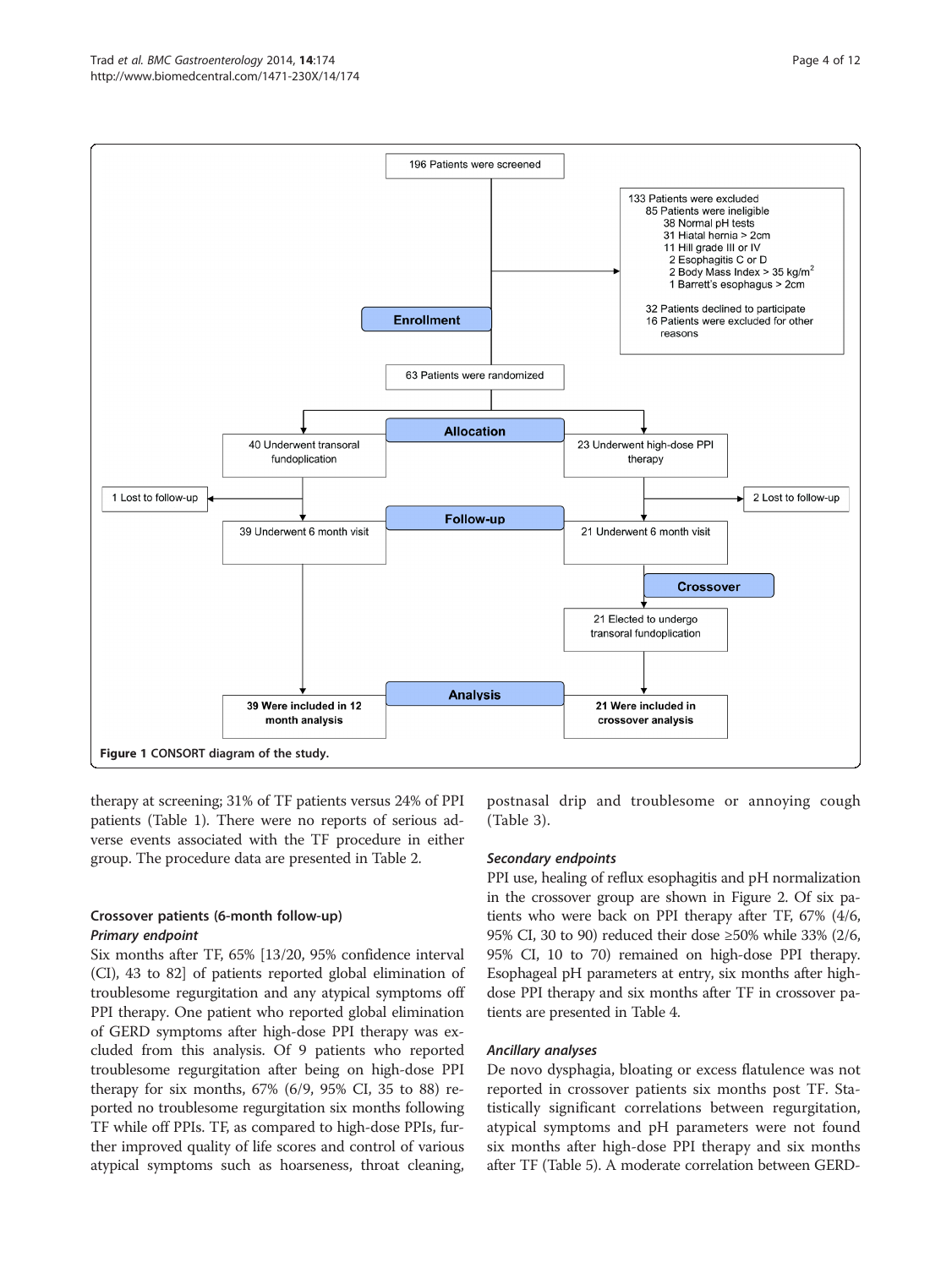| Page 5 of 12 |  |  |
|--------------|--|--|
|              |  |  |

| <b>Characteristics</b>                         | TF group $(n = 39)$ | PPI group $(n = 21)$ | p values |  |  |
|------------------------------------------------|---------------------|----------------------|----------|--|--|
| Male, n (%)                                    | 19 (49)             | 8(38)                | 0.587    |  |  |
| Age, years                                     | 54.5 (10.4)         | 50.4 (9.8)           | 0.151    |  |  |
| Body mass index, kg/m <sup>2</sup>             | 28.3(3.9)           | 29.1(2.8)            | 0.422    |  |  |
| GERD symptom duration, years                   | 12.5(11.3)          | 9.4(5.7)             | 0.224    |  |  |
| PPI therapy duration, years                    | 9.3(7.2)            | 8.1(5.1)             | 0.686    |  |  |
| Quality of life scores off PPIs                |                     |                      |          |  |  |
| Reflux Disease Questionnaire (RDQ) score       | 3.7(1.1)            | 4.1 $(0.7)$          | 0.122    |  |  |
| Regurgitation (RDQ) score off PPIs             | 3.5(1.2)            | 4.1(0.9)             | 0.067    |  |  |
| GERD-HRQL score                                | 32.5(9.6)           | 33.7 (8.5)           | 0.625    |  |  |
| Heartburn score (GERD-HRQL)                    | 22.2(6.3)           | 23.2(4.4)            | 0.519    |  |  |
| Reflux Symptom Index (RSI) score               | 25.2(9.3)           | 28.6(7.4)            | 0.150    |  |  |
| Total % time pH <4                             | 10.2(3.5)           | 10.6(3.5)            | 0.665    |  |  |
| Patients on single dose of PPI at entry, n (%) | 27(69)              | 16(76)               | 0.765    |  |  |

<span id="page-4-0"></span>

|  |  | Table 1 Demographics and clinical characteristics of the study patients at screening |  |  |
|--|--|--------------------------------------------------------------------------------------|--|--|
|--|--|--------------------------------------------------------------------------------------|--|--|

GERD, gastroesophageal reflux disease; GERD-HRQL, gastroesophageal reflux disease health related quality of life; PPI, proton pump inhibitor; TF, transoral fundoplication.

HRQL score and number of reflux episodes on high-dose PPIs was found six months after high-dose PPI therapy.

## TF group (12-month follow-up)

## Primary endpoint

At 12-month follow-up off PPIs, global elimination of any atypical symptoms and regurgitation was achieved in 77% (30/39, 95% CI, 62 to 87) of patients; elimination of troublesome regurgitation was achieved in 93% (28/30, 95% CI, 79 to 98). Elimination of all atypical symptoms was experienced in 82% (32/39, 95% CI, 67 to 91) of patients. There was no significant change in the various QOL scores at different study intervals (Table [6](#page-9-0)).

## Secondary endpoints

PPIs use, healing of reflux esophagitis and normalization of esophageal acid exposure through the duration of the study is shown in Figure [2.](#page-6-0) All esophageal pH parameters at 12-month follow-up were significantly reduced compared to baseline (Table [4](#page-7-0)).

## Ancillary analyses

There were no reports of de novo dysphagia or bloating at 12-month follow-up; one patient reported de novo excess flatulence (from score 0 at screening on PPIs to score 3 off PPIs at 12-month follow-up).

In the TF group, correlation analyses between patient reported subjective outcomes and pH outcomes off PPIs, showed moderate statistically significant correlation between GERD-HRQL scores (typical symptoms) and objective outcomes at 12-month follow-up (Table [5](#page-8-0)). As with the crossover group, statistically significant correlations between pH parameters, regurgitation and atypical symptoms were not found.

## Association analysis

For the purpose of the association analysis, we increased our sample size by combining TF patients from the original treatment group with crossover patients. Preoperative total number of long refluxes <12 (p <0.001), DeMeester score <35 (p =0.011),% total time  $\leq 10$ (p =0.013) and absence of esophagitis (p =0.035) were

## Table 2 Procedure data

| <b>Parameters</b>                                 | TF group $(n = 39)$ | Crossover group $(n = 21)$ | p values |
|---------------------------------------------------|---------------------|----------------------------|----------|
| Fasteners used, mean (range)                      | $21(16-30)$         | $20(10-30)$                | 0.786    |
| Valve length (cm), mean (range)                   | $2.8(2.5-4)$        | $2.9(2.5-4)$               | 0.894    |
| Valve circumference (degrees), mean (range)       | 290 (240-340)       | 300 (270-300)              | 0.647    |
| Hiatal hernia reduced, n (%)                      | 36 (100)            | 16 (100)                   | >0.999   |
| Hill grade I achieved (from Hill grade II), n (%) | 31 (100)            | 18 (100)                   | >0.999   |
| Length of stay $>24$ hours, n $(\%)$              | 2(5)                | (5)                        | >0.999   |

Immediate post-operative endoscopy was used to assess hiatal hernia and Hill grade.

TF, transoral fundoplication.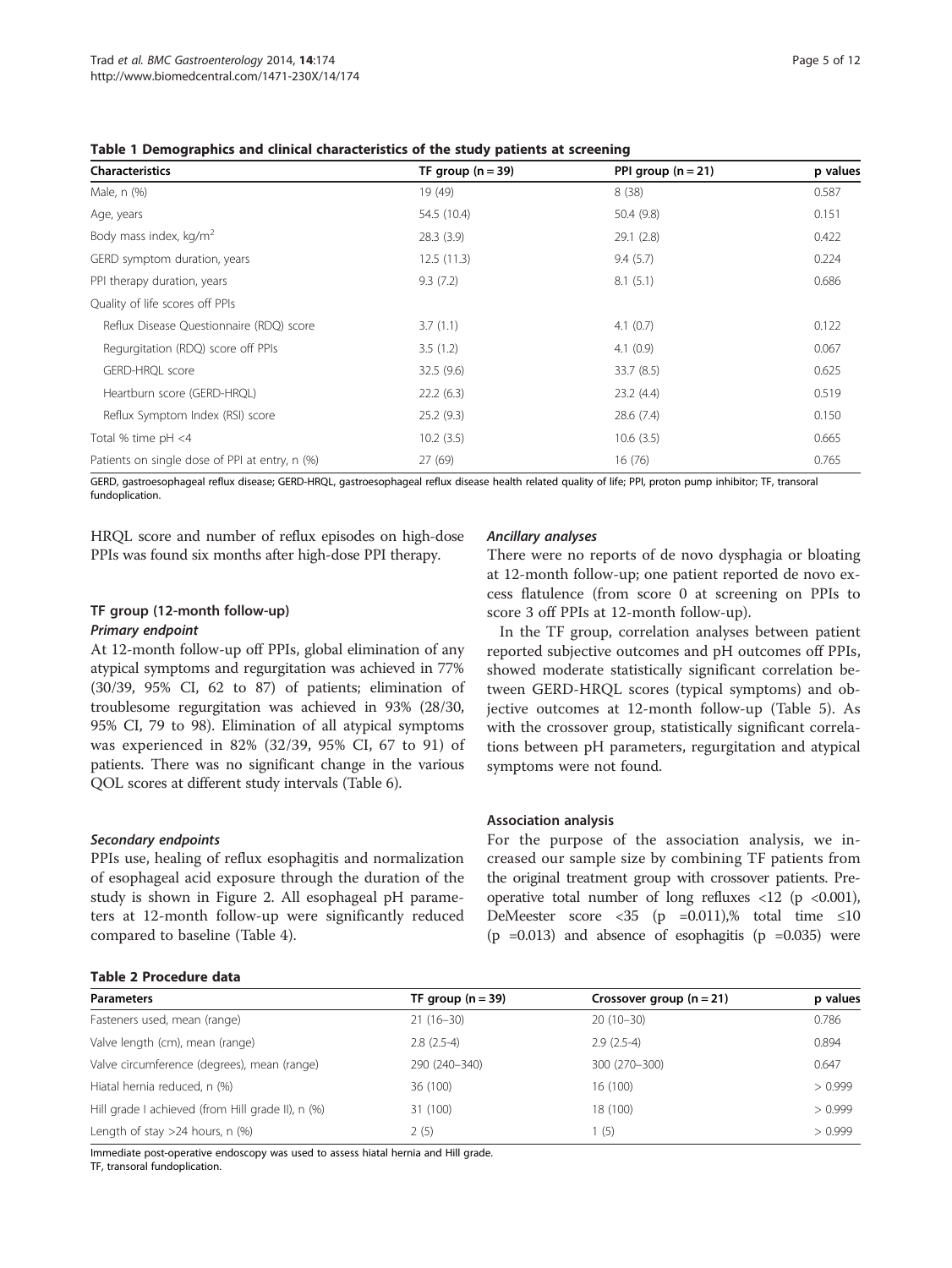| <b>Parameters</b>                                                                | Screening<br>(on PPIs) | 6-month on<br>high-dose PPIs | TF (off PPIs) | 6-month after p value (6-month<br>PPIs vs. screening) | p value (6-month<br>TF vs. screening | p value (6-month<br>PPIs vs. 6-month TF) |
|----------------------------------------------------------------------------------|------------------------|------------------------------|---------------|-------------------------------------------------------|--------------------------------------|------------------------------------------|
| Reflux disease questionnaire (RDQ)                                               | 3.04 (0.99)            | 2.14(1.20)                   | 1.33(1.76)    | 0.089                                                 | < 0.001                              | 0.136                                    |
| Heartburn (RDQ)                                                                  | 3.14(1.31)             | 1.89(1.37)                   | 1.57(1.96)    | 0.033                                                 | 0.006                                | 0.787                                    |
| Dyspepsia (RDQ)                                                                  | 2.95(1.21)             | 2.05(1.31)                   | 1.44(1.92)    | 0.137                                                 | 0.006                                | 0.400                                    |
| Regurgitation (RDQ)                                                              | 3.02 (1.09)            | 2.46 (1.28)                  | 0.98(1.72)    | 0.398                                                 | < 0.001                              | 0.003                                    |
| Gastroesophageal reflux disease<br>health-related quality of life<br>(GERD-HRQL) | 26.43 (7.22)           | 18.86 (9.12)                 | 10.05 (13.54) | 0.053                                                 | < 0.001                              | 0.020                                    |
| Heartburn (GERD-HRQL)                                                            |                        | 16.90 (5.75) 11.67 (6.94)    | 7.48 (9.81)   | 0.078                                                 | < 0.001                              | 0.189                                    |
| Reflux Symptom Index                                                             | 22.62 (8.33)           | 19.62 (7.29)                 | 8.76 (11.02)  | 0.151                                                 | < 0.001                              | < 0.001                                  |
| Hoarseness                                                                       | 2.19(1.75)             | 2.29(1.42)                   | 0.95(1.50)    | 0.979                                                 | 0.034                                | 0.020                                    |
| Throat clearing                                                                  | 2.90(1.23)             | 2.90(0.92)                   | 1.23(1.51)    | > 0.999                                               | < 0.001                              | < 0.001                                  |
| Excess throat mucus or<br>postnasal drip                                         | 3.48(1.14)             | 2.95(0.84)                   | 1.43(1.56)    | 0.368                                                 | < 0.001                              | < 0.001                                  |
| Difficulty swallowing foods,<br>liquids or pills                                 | 2.14(1.28)             | 1.19(1.18)                   | 0.48(0.96)    | 0.029                                                 | < 0.001                              | 0.129                                    |
| Coughing after eating or after<br>lying down                                     | 2.47(1.57)             | 2.29(1.35)                   | 0.86(1.53)    | 0.909                                                 | 0.002                                | 0.008                                    |
| Breathing difficulties or chocking<br>episodes                                   | 1.57(1.50)             | 1.19(1.08)                   | 0.38(0.86)    | 0.550                                                 | 0.005                                | 0.075                                    |
| Troublesome or annoying cough                                                    | 2.14(1.49)             | 2.33(1.53)                   | 0.90(1.45)    | 0.910                                                 | 0.025                                | 0.008                                    |
| Sensation or something sticking<br>or a lump in the throat (globus)              | 2.48(1.44)             | 1.71(1.10)                   | 1.10(1.76)    | 0.216                                                 | 0.009                                | 0.359                                    |
| Heartburn, chest pain,<br>indigestion or stomach acid<br>coming up               | 3.24 (1.30)            | 2.76(1.30)                   | 1.43 (1.86)   | 0.566                                                 | < 0.001                              | 0.016                                    |
| Excess flatulence                                                                | 2.62(1.75)             | 2.24(1.45)                   | 0.70(1.38)    | 0.702                                                 | < 0.001                              | 0.006                                    |

<span id="page-5-0"></span>Table 3 Mean quality of life scores at screening (on PPIs), six months after high-dose proton-pump inhibitor (PPIs) and six months after crossover to transoral fundoplication (TF) in patients initially randomized to the PPI group

Values represent means (standard deviations). PPI, proton pump inhibitor; TF, transoral fundoplication.

positively associated with normalization of EAE on univariate analyses. However, on a multivariate level, only preoperative total number of long refluxes <12 stayed significantly associated with normalization of EAE (odds ratio 9.6, 95% CI 2.8 to 39.0, p <0.001). When this factor was favorable, normalization of EAE in the TF group increased from 45% to 65% (15/23, 95% CI, 45 to 81) at 12-month follow-up. When this factor was unfavorable  $(≥12)$ , pH normalization was achieved in only 13% (2/15, 95% CI, 4 to 38) of TF patients. In crossover patients, when a number of long refluxes were favorable, pH normalization was reached in 56% (5/9, 95% CI, 27 to 81) of patients, six months following TF. When a number of long refluxes was ≥12, pH normalization was achieved in 17% (2/12, 95% CI, 5 to 45) of crossover patients.

## **Discussion**

This report is the first to specifically investigate the effectiveness of TF in a controlled crossover design in patients with partial control of regurgitation and extraesophageal symptoms on high-dose PPI therapy. In the crossover group of patients, six months of high-dose PPI therapy

provided measurable symptomatic improvement (Table 3), while TF further improved control of a range of GERD symptoms, particularly regurgitation and atypical symptoms. This is an important finding of this study. Patients with typical GERD symptoms who demonstrate good response to PPI therapy are often considered to be the best candidate for anti-reflux procedures [[6](#page-11-0)]. Findings from this study suggest that well selected patients (small hiatal hernia, Hill grade I or II and esophagitis less than grade C) with an incomplete response to dose escalation of PPIs could also benefit from TF. It appears that in this study TF was better than high-dose PPIs in the global elimination of regurgitation and all atypical symptoms (65% six months after TF vs. 5% [\[10\]](#page-11-0) six months of high-dose PPIs). For this analysis, we elected to utilize a crossover design rather than analyzing two parallel groups to eliminate any potential confounding factors that may influence clinical outcomes.

The overall response of regurgitation to PPI therapy has been estimated to be about 17% greater than placebo and >20% less than that observed for heartburn [[7](#page-11-0)]. In the crossover group, 67% (6/9) of patients who reported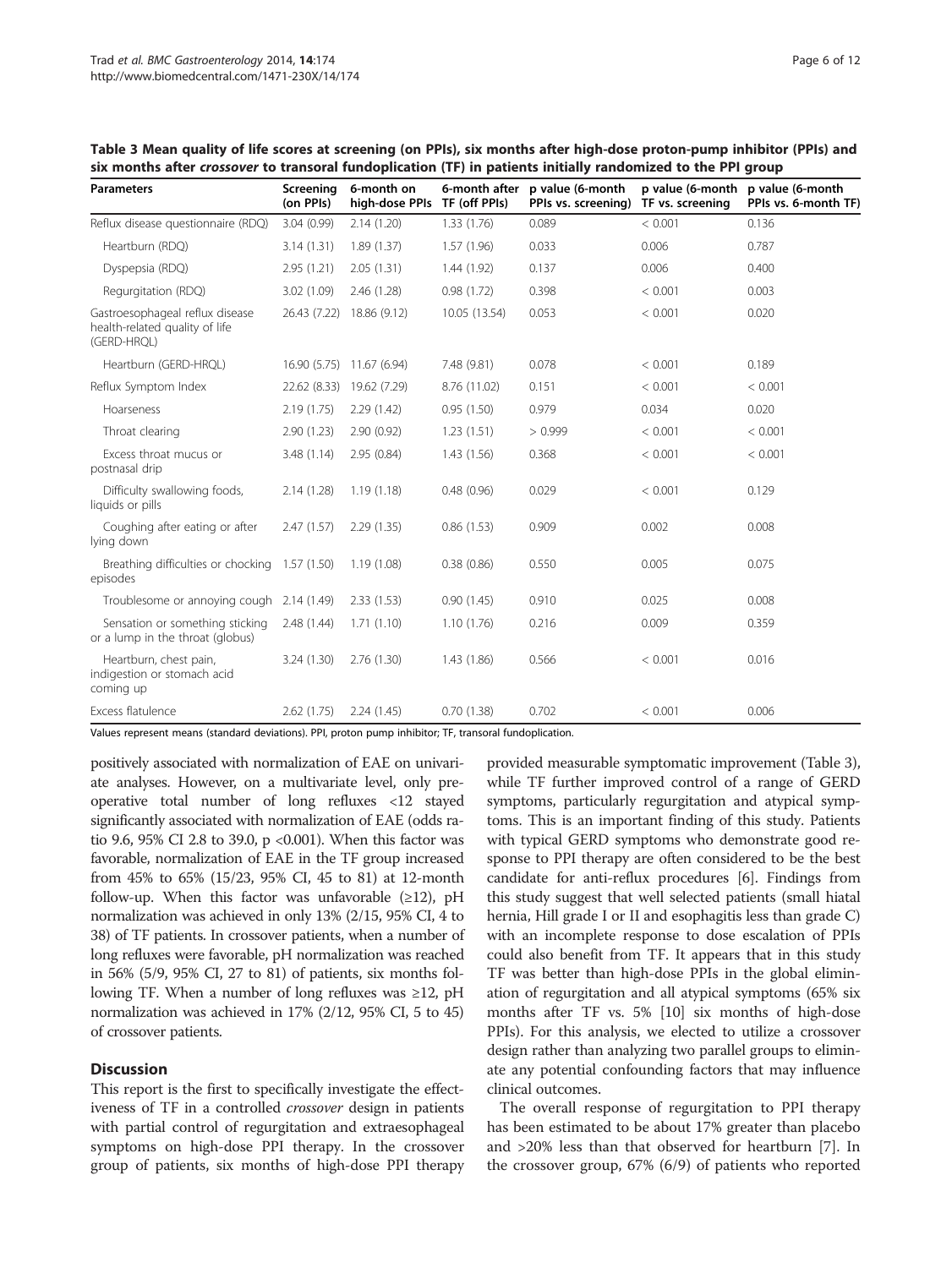<span id="page-6-0"></span>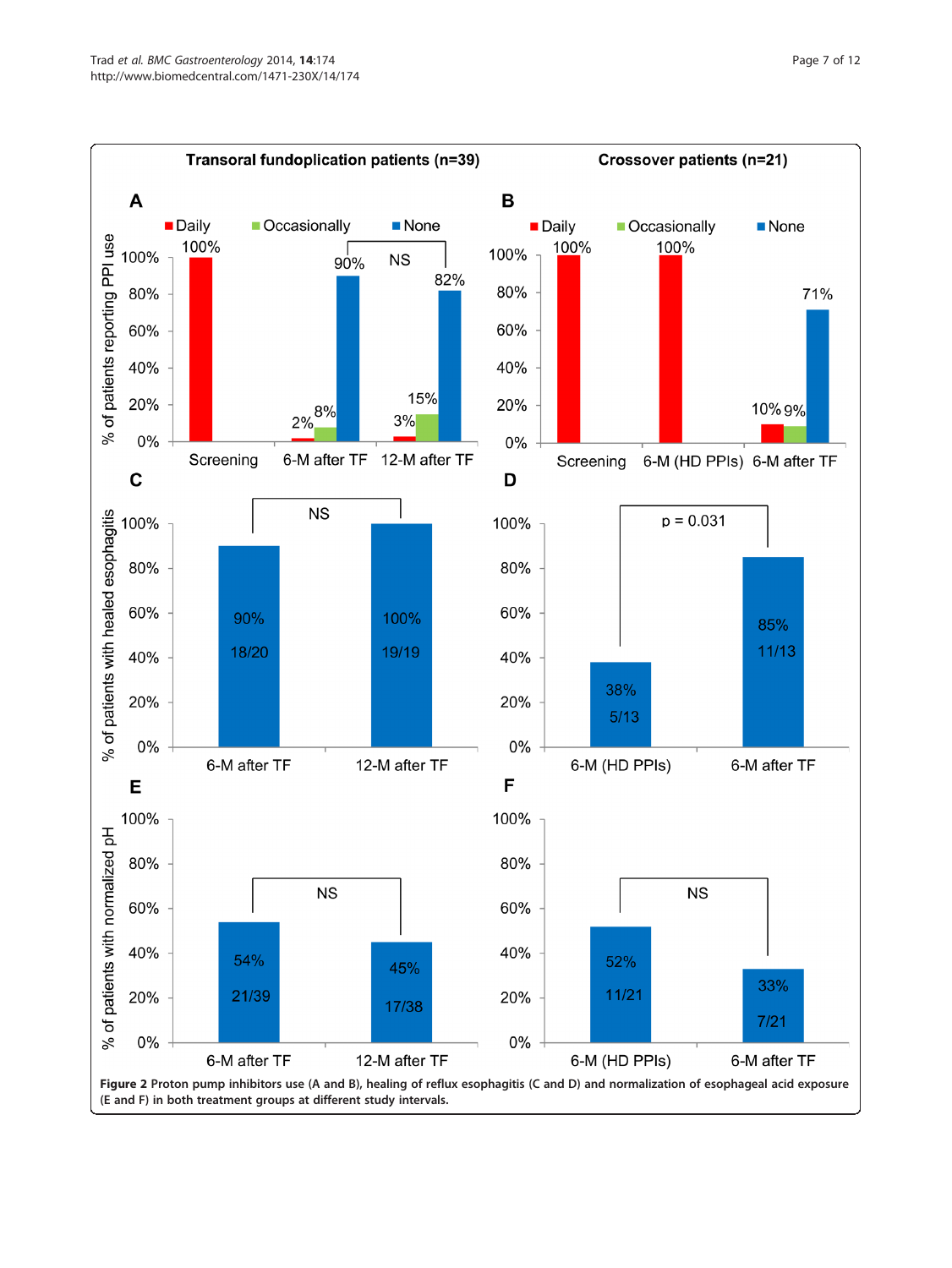| A Parameters                            | Screening<br>(off PPIs) | 6-month on<br>high-dose PPIs | 6-month after<br>TF (off PPIs) | p value (6-month<br>PPIs vs. screening) | p value (6-month after<br>TF vs. screening) | p value (PPIs vs.TF)              |
|-----------------------------------------|-------------------------|------------------------------|--------------------------------|-----------------------------------------|---------------------------------------------|-----------------------------------|
| Number of refluxes                      | 190.43 (89.36)          | 91.33 (68.01)                | 120.52 (64.25)                 | < 0.001                                 | 0.010                                       | 0.420                             |
| Number of long<br>refluxes (>5 minutes) | 12.52 (7.22)            | 4.62(5.07)                   | 10.00(6.02)                    | < 0.001                                 | 0.387                                       | 0.017                             |
| Duration of longest<br>reflux, minutes  | 26.48 (14.29)           | 23.76 (21.77)                | 24.86 (14.71)                  | 0.867                                   | 0.950                                       | 0.977                             |
| Fraction time<br>pH <4, %               | 10.50(3.51)             | 5.01(4.55)                   | 7.87 (4.20)                    | < 0.001                                 | 0.070                                       | 0.104                             |
| DeMeester score                         | 35.79 (13.05)           | 19.29 (16.07)                | 28.60 (14.71)                  | 0.002                                   | 0.258                                       | 0.108                             |
| <b>B</b> Parameters                     | Screening<br>(off PPIs) | 6-month<br>(off PPIs)        | 12-month<br>(off PPIs)         | p value (6-month vs.<br>screening)      | p value (12-month vs.<br>screening)         | p value (6-month vs.<br>12-month) |
| Number of refluxes                      | 160.72 (76.71)          | 100.80 (83.58)               | 115.26 (61.28)                 | 0.002                                   | 0.023                                       | 0.672                             |
| Number of long<br>refluxes (>5 minutes) | 12.62 (5.48)            | 8.54 (7.68)                  | 10.24 (7.89)                   | 0.030                                   | 0.297                                       | 0.536                             |
| Duration of longest<br>reflux, minutes  | 31.36 (14.15)           | 23.41 (20.75)                | 23.82 (15.04)                  | 0.010                                   | 0.128                                       | 0.994                             |
| Fraction time<br>pH <4, %               | 10.19(3.55)             | 6.77(5.41)                   | 7.45 (4.86)                    | 0.005                                   | 0.031                                       | 0.800                             |
| DeMeester score                         | 35.28 (11.80)           | 23.64 (18.54)                | 25.32 (15.50)                  | 0.004                                   | 0.016                                       | 0.883                             |
|                                         |                         |                              |                                |                                         |                                             |                                   |

<span id="page-7-0"></span>Table 4 48-hour pH parameters through the phases of the study in patients initially randomized to the high-dose proton-pump inhibitors (PPIs) group (A) and to the transoral fundoplication (TF) group (B)

Values represent means (standard deviation). PPI, proton pump inhibitor; TF, transoral fundoplication.

persistent troublesome regurgitation despite six months of high-dose PPI therapy experienced complete elimination of regurgitation six months following TF. This demonstrates a notable gain in a challenging patient population and may well have important therapeutic implications. We believe that the ability of TF to eliminate regurgitation is primarily due to the correction of anatomic defects at the gastro-esophageal junction [\[10](#page-11-0)].

Additionally, this report demonstrates that TF is capable of achieving a sustained control of regurgitation and a range of atypical symptoms for at least 12 months post-procedure (Table [6](#page-9-0)). In the TF group, the proportion of patients reporting elimination of troublesome regurgitation was stable between 6-month (97%) [[10](#page-11-0)] and 12-month (93%) follow-up. We also noted that the proportion of patients reporting elimination of all atypical symptoms increased from 62% at 6-month [\[10](#page-11-0)] to 82% at 12-month, a finding in line with previous studies suggesting that atypical symptoms tend to resolve at a slower pace than typical symptoms after anti-reflux surgery [\[16](#page-11-0)]. We suspect that the proportion of crossover patients free of atypical symptoms 6-month post TF will increase at 12-month follow-up as has been the case for patients in the original TF group.

Complete discontinuation of acid-suppressive medications has been a common end point in many studies evaluating surgical or endoscopic anti-reflux therapy. Even occasional intake of PPIs to suppress GERD symptoms following anti-reflux procedures has been often viewed as a treatment failure [[17](#page-11-0)]. Of 7 patients (18%)

who continued taking any dose of PPIs 12 months following TF, elimination of troublesome regurgitation was reported in 80% (4/5) of patients; elimination of troublesome atypical symptoms was achieved in 57% (4/7) of patients. We believe that controlling troublesome symptoms and improving QOL with the use of PPIs after an endoscopic anti-reflux procedure in patients who suffered from uncontrolled troublesome symptoms on highdose PPIs before intervention should not necessarily be considered a treatment failure. This is the case in a sizable proportion of patients in our study. TF may therefore be viewed as a useful therapeutic adjunct to PPIs. Pre-procedure patient counseling is mandatory in setting appropriate expectations regarding the eventual need for PPI use after TF.

A significant correlation between postoperative pH parameters, atypical symptoms and regurgitation were not found in either treatment arm. A poor correlation between postoperative GERD symptoms and physiological parameters has been reported previously after traditional anti-reflux surgery [\[18,19](#page-11-0)]. Data on the correlation between symptomatic relief and pH parameters after highdose PPI therapy are sparse. In one prospective study, 50% of asymptomatic GERD patients on PPI therapy still presented with abnormal pH study with 75% of studied patients taking double-dose PPIs [\[20](#page-11-0)]. The most recent study from Stanford University found that 54% of asymptomatic GERD patients on PPI therapy still had abnormal esophageal pH profiles [[21\]](#page-11-0). This may suggest that PPI therapy may be less efficacious in controlling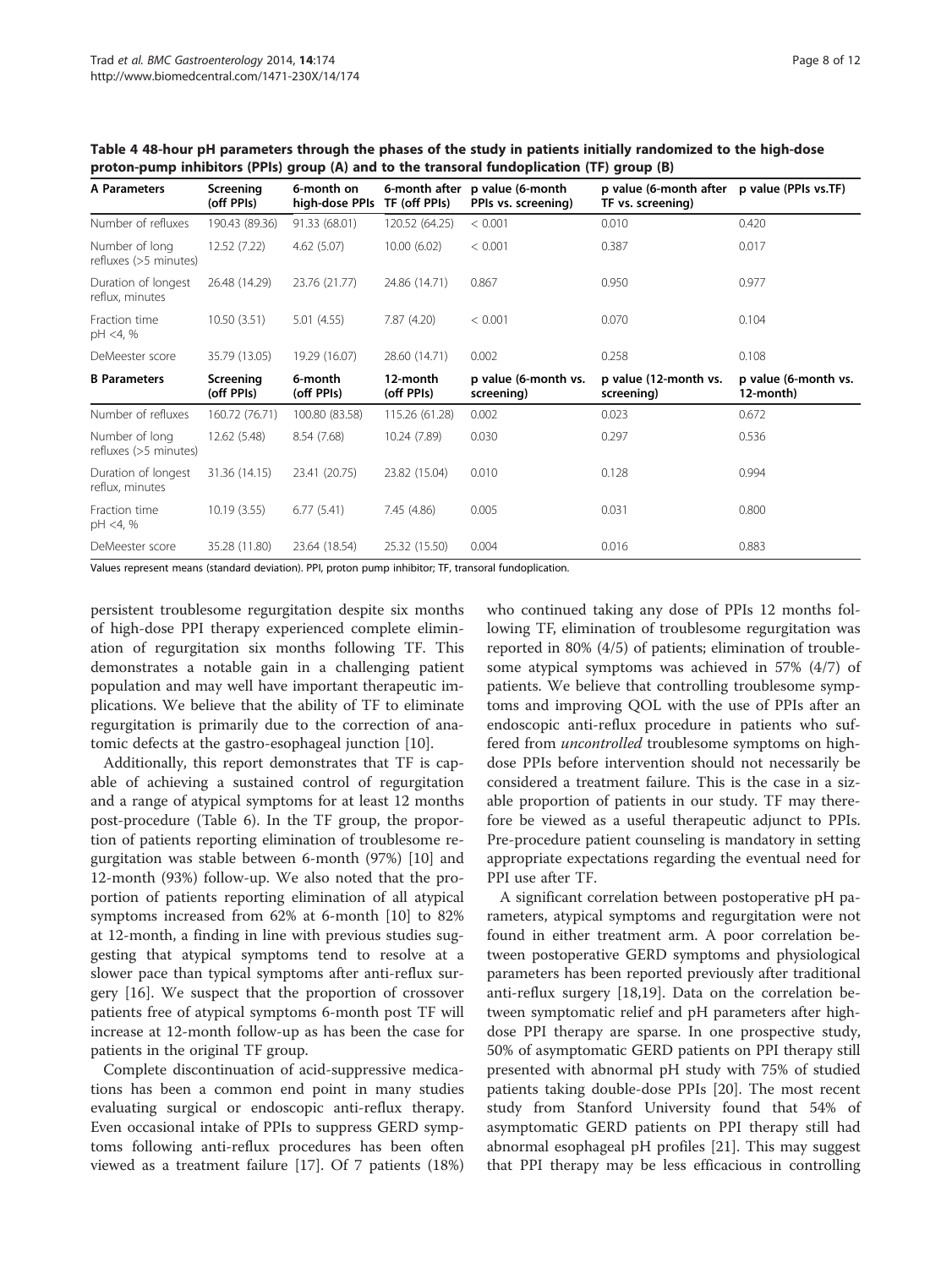| <b>Parameters</b> | Regurgitation                                                             | <b>RSI</b>          | <b>GERD-HRQL</b> | <b>DMS</b>          | % total time        | RE        |
|-------------------|---------------------------------------------------------------------------|---------------------|------------------|---------------------|---------------------|-----------|
| Regurgitation     | 1.00                                                                      |                     |                  |                     |                     |           |
| <b>RSI</b>        | $0.70$ (< $0.001$ )                                                       | 1.00                |                  |                     |                     |           |
| <b>GERD-HRQL</b>  | 0.59(0.005)                                                               | $0.71$ (< $0.001$ ) | 1.00             |                     |                     |           |
| <b>DMS</b>        | $-0.20(0.399)$                                                            | 0.05(0.838)         | 0.38(0.107)      | 1.00                |                     |           |
| % total time      | $-0.12(0.619)$                                                            | 0.12(0.598)         | 0.41(0.063)      | $0.94$ (< $0.001$ ) | 1.00                |           |
| <b>RE</b>         | 0.10(0.667)                                                               | 0.31(0.167)         | 0.46(0.035)      | $0.77$ (< $0.001$ ) | $0.84$ (< $0.001$ ) | 1.00      |
|                   | Crossover patients off PPIs (6 months following transoral fundoplication) |                     |                  |                     |                     |           |
| <b>Parameters</b> | Regurgitation                                                             | <b>RSI</b>          | <b>GERD-HRQL</b> | <b>DMS</b>          | % total time        | <b>RE</b> |
| Regurgitation     | 1.00                                                                      |                     |                  |                     |                     |           |
| <b>RSI</b>        | $0.71$ (< $0.001$ )                                                       | 1.00                |                  |                     |                     |           |
| <b>GERD-HRQL</b>  | $0.81$ (< $0.001$ )                                                       | 0.62(0.003)         | 1.00             |                     |                     |           |
| <b>DMS</b>        | 0.18(0.428)                                                               | 0.14(0.556)         | 0.04(0.866)      | 1.00                |                     |           |
| % total time      | 0.11(0.637)                                                               | 0.09(0.705)         | 0.08(0.746)      | $0.89$ (< $0.001$ ) | 1.00                |           |
| RE                | 0.17(0.461)                                                               | 0.14(0.546)         | 0.14(0.543)      | 0.65(0.001)         | $0.80$ (< $0.001$ ) | 1.00      |
|                   | TF group off PPIs (12 months following transoral fundoplication)          |                     |                  |                     |                     |           |
| <b>Parameters</b> | Regurgitation                                                             | <b>RSI</b>          | <b>GERD-HRQL</b> | <b>DMS</b>          | % total time        | RE        |
| Regurgitation     | 1.00                                                                      |                     |                  |                     |                     |           |
| <b>RSI</b>        | $0.66$ (< $0.001$ )                                                       | 1.00                |                  |                     |                     |           |
| <b>GERD-HRQL</b>  | 0.42(0.010)                                                               | $0.73$ (< $0.001$ ) | 1.00             |                     |                     |           |
| <b>DMS</b>        | 0.02(0.885)                                                               | 0.10(0.550)         | 0.35(0.036)      | 1.00                |                     |           |
| % total time      | 0.06(0.724)                                                               | 0.10(0.552)         | 0.39(0.018)      | $0.98$ (< $0.001$ ) | 1.00                |           |
| <b>RE</b>         | 0.21(0.216)                                                               | 0.13(0.424)         | 0.41(0.013)      | $0.83$ (< $0.001$ ) | $0.84$ (< $0.001$ ) | 1.00      |

<span id="page-8-0"></span>Table 5 Correlation between objective (pH) and patient reported subjective outcomes in study patients PPI group on PPIs (6 months following high-dose PPI therapy)

Values are Spearman's Rho (p values).

DMS, DeMeester score; GERD-HRQL, gastroesophageal reflux disease health-related quality of life; PPI, proton pump inhibitor; RE, reflux episodes; RSI, Reflux Symptom Index.

Regurgitation was assessed with Reflux Disease questionnaire. RSI was used to assess atypical symptoms. GERD-HRQL was used to assess typical symptoms.

abnormal esophageal acid exposure in certain patients than previously thought. We speculate that the higher prevalence of non-acid reflux or weekly acid reflux in our population may explain the low rate of healing of reflux esophagitis in the PPI group [\[10](#page-11-0)]. The authors believe that the poor correlation between post-treatment symptom control and pH data in both symptomatic and asymptomatic patients warrants an effort to further define the role and significance of pH testing in this setting.

High rates of symptomatic relief and healing of reflux esophagitis after TF in this study were not matched by equivalent rates of distal esophageal pH normalization. Symptomatic relief may be more important than pH normalization for some patients suffering from mild to moderate symptoms and who are reluctant to undergo more invasive surgical treatment options. We noted a statistically insignificant decline in the proportion of patients who normalized distal EAE post TF (from 54% at 6- to 45% at 12-month). On the other hand, symptom control improved and healing of reflux esophagitis

remained stable between two follow-up intervals. In attempting to reconcile these apparently contradictory findings, we speculate that the majority of patients in this study may have suffered from non-acid reflux or experienced excessive proximal extent of reflux episodes [[10\]](#page-11-0). Additionally, there may be a potential for investigator bias toward the assessment of endoscopic findings. The authors strongly suggest that future studies regarding treatments for GERD utilize pH impedance testing.

A recent report from the Maastricht University [[22](#page-11-0)] suggests that TF reduces the number of postprandial transient lower esophageal sphincter relaxations (TLESRs) and the number of TLESRs associated with reflux. TF also is shown to significantly reduce the distensibility of the gastro-esophageal junction. It appears that the effect of TF is selective for liquid-containing reflux episodes while the number of gas reflux episodes remains unaffected, suggesting preservation of the ability of venting gas following TF [[22](#page-11-0)]. Although we were not able to confirm these important findings in our study since impedance testing was not used, we believe that the findings from the Maastricht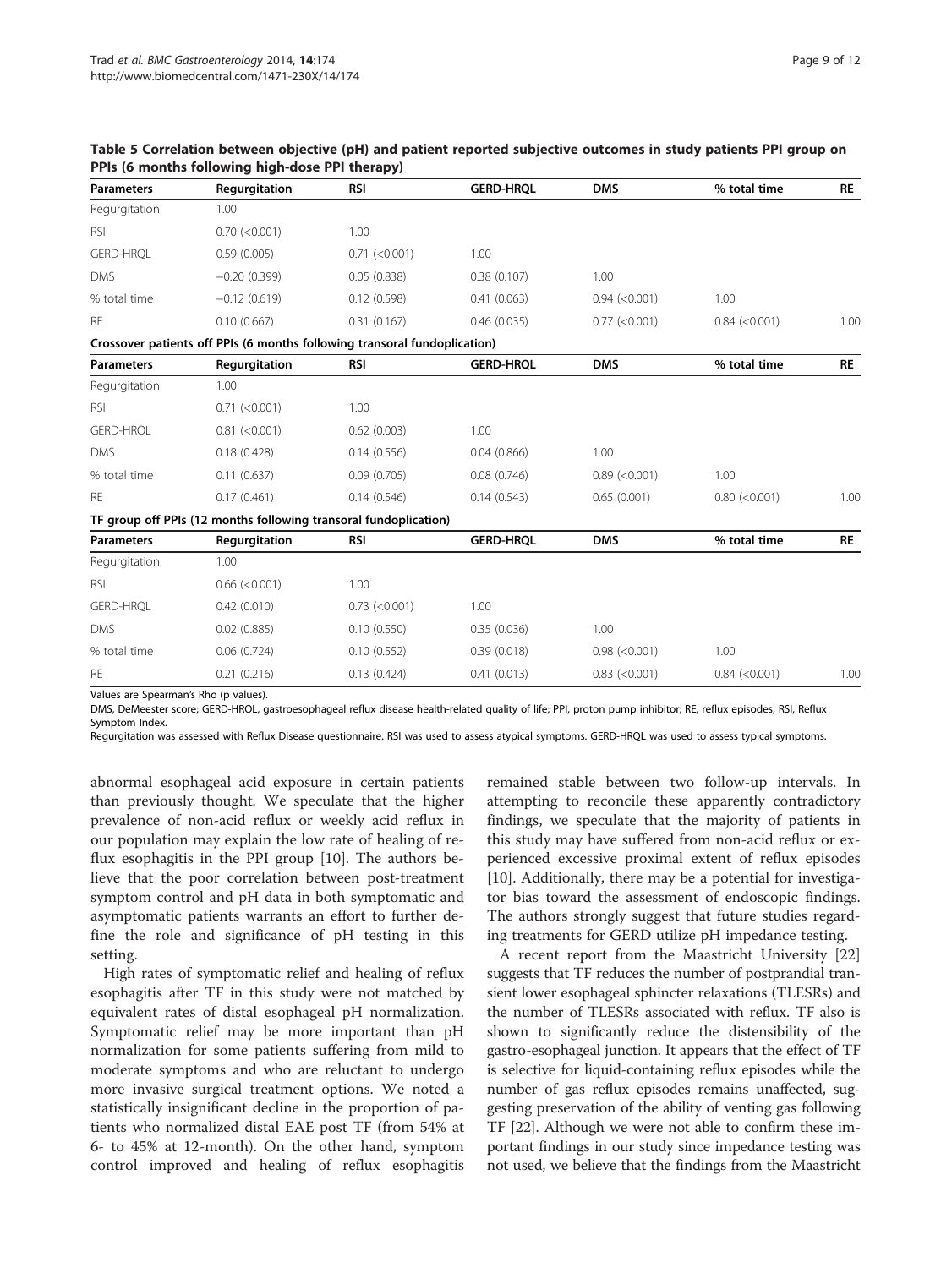| <b>Parameters</b>                                                                | <b>Baseline (Before</b><br>TF on PPIs) | 6-month<br>(off PPIs) | 12-month<br>(off PPIs) | p value (6-month<br>vs. baseline) | p value (12-month<br>vs. baseline) | p value (6-month<br>vs. 12-month) |
|----------------------------------------------------------------------------------|----------------------------------------|-----------------------|------------------------|-----------------------------------|------------------------------------|-----------------------------------|
| Reflux disease questionnaire (RDQ)                                               | 2.91(1.32)                             | 0.35(0.53)            | 0.50(0.73)             | < 0.001                           | < 0.001                            | 0.772                             |
| Heartburn (RDQ)                                                                  | 2.99(2.55)                             | 0.45(0.86)            | 0.63(1.01)             | < 0.001                           | < 0.001                            | 0.776                             |
| Dyspepsia (RDQ)                                                                  | 2.81(1.57)                             | 0.42(0.83)            | 0.53(0.88)             | < 0.001                           | < 0.001                            | 0.917                             |
| Regurgitation (RDQ)                                                              | 2.94(1.45)                             | 0.19(0.40)            | 0.33(0.69)             | < 0.001                           | < 0.001                            | 0.791                             |
| Gastroesophageal reflux disease<br>health-related quality of life<br>(GERD-HRQL) | 26.25 (10.51)                          | 5.23(7.14)            | 5.41(6.80)             | < 0.001                           | < 0.001                            | 0.995                             |
| Heartburn (GERD-HRQL)                                                            | 17.69 (7.51)                           | 3.74(5.51)            | 3.76 (4.50)            | < 0.001                           | < 0.001                            | >0.999                            |
| Reflux Symptom Index                                                             | 22.00 (9.63)                           | 4.64(5.53)            | 4.79(6.67)             | < 0.001                           | < 0.001                            | 0.995                             |
| Hoarseness                                                                       | 1.76(1.56)                             | 0.18(0.60)            | 0.33(0.90)             | < 0.001                           | < 0.001                            | 0.810                             |
| Throat clearing                                                                  | 2.90(1.37)                             | 0.87(1.28)            | 0.72(1.10)             | < 0.001                           | < 0.001                            | 0.851                             |
| Excess throat mucus or<br>postnasal drip                                         | 2.77(1.51)                             | 0.87(1.20)            | 0.79(1.06)             | < 0.001                           | < 0.001                            | 0.961                             |
| Difficulty swallowing foods,<br>liquids or pills                                 | 1.92(1.44)                             | 0.33(0.77)            | 0.46(0.88)             | < 0.001                           | < 0.001                            | 0.858                             |
| Coughing after eating or<br>after lying down                                     | 2.46(1.54)                             | 0.44(1.02)            | 0.44(0.88)             | < 0.001                           | < 0.001                            | >0.999                            |
| Breathing difficulties or<br>choking episodes                                    | 1.85(1.60)                             | 0.13(0.41)            | 0.33(0.96)             | < 0.001                           | < 0.001                            | 0.690                             |
| Troublesome or annoying cough                                                    | 2.21(1.49)                             | 0.49(1.19)            | 0.54(1.12)             | < 0.001                           | < 0.001                            | 0.983                             |
| Sensation or something sticking<br>or a lump in the throat (globus)              | 2.74(1.41)                             | 0.41(0.94)            | 0.44(0.75)             | < 0.001                           | < 0.001                            | 0.994                             |
| Heartburn, chest pain, indigestion<br>or stomach acid coming up                  | 3.38 (1.39)                            | 0.92(1.22)            | 0.87(1.26)             | < 0.001                           | < 0.001                            | 0.983                             |
| Excess flatulence                                                                | 2.36(1.65)                             | 0.72(1.19)            | 0.68(1.1)              | < 0.001                           | < 0.001                            | 0.990                             |

<span id="page-9-0"></span>Table 6 Mean quality of life scores before transoral fundoplication (TF) and at 6- and 12- month follow-up in patients initially randomized to the transoral fundoplication (TF) group

Values represent means (standard deviations).

University accurately present the mechanisms of the antireflux effect of TF. In our view, the consistent absence of post-fundoplication symptoms associated with TF reported in previous studies [[9\]](#page-11-0), and confirmed in the current study, represents one of the most attractive element of the TF procedure.

In this study, preoperative Hill grade (I or II) did not affect post-operative clinical outcomes. Patients with more severe anatomic defect (Hill grade III and IV) [\[23,24](#page-11-0)] and more severe erosive disease [\[25\]](#page-11-0) are less likely to respond favorably to TF and were excluded from our study.

The TF procedure has demonstrated an acceptable safety record. An exhaustive review of the published literature suggests a 3.2% incidence of serious adverse events associated with the TF procedure [\[9](#page-11-0)]. In our study, the complete absence of any serious adverse events such as esophageal tears, perforations or significant bleeding requiring transfusion is likely due to the experience of the investigators who were all past their learning curve for the TF (each performed more than 20 TF cases before the study initiation) . This also suggests that proper technique and safe handling of the device could help to further reduce incidence of complications.

There were some limitations to our study. First, this was an open-label, pre-planned crossover, non-blinded trial which may carry a certain unintended bias. Second, although symptomatic control in the TF group improved at 12-month compared to 6-month, a residual placebo effect could still have impacted the reported results. Third, the lack of pH impedance testing and systematic highresolution manometry data prevented us from clarifying the presumed effects of TF on patients with non-acid and proximal reflux, and on number of TLESRs. Finally, for our association analysis, we combined the TF and the crossover patient to increase the sample size. We believe that these analyses should be repeated on a larger patient population.

We focused our association analysis on normalization of EAE since very few patients presented with recurring GERD symptoms after TF. Our findings suggest that pH normalization following TF could be improved by selecting appropriate patients with favorable preoperative objective characteristics. In this study, several factors were positively associated with normalization of EAE on univariate level (preoperative total number of long refluxes <12,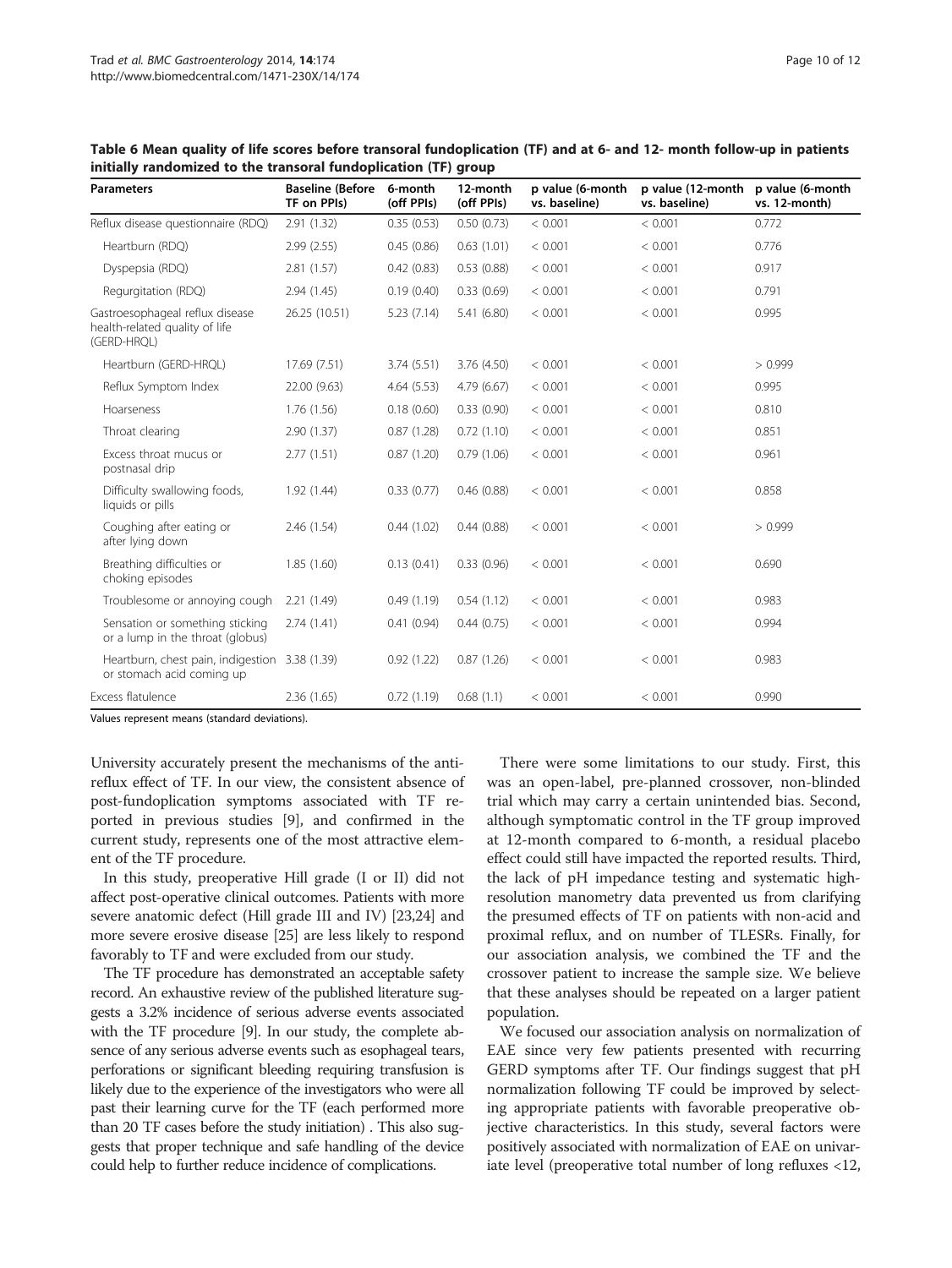<span id="page-10-0"></span>DeMeester score <35,% total time ≤10 and absence of esophagitis; however, on a multivariate level, only preoperative total number of long refluxes <12 stayed significantly associated with normalization of EAE. Although preoperative high resolution manometry was selectively performed, we do not have any indications to believe that this finding was due to poor preoperative esophageal motility. In fact, the increased number of long reflux events is a significant driver of increased esophageal acid exposure (personal communication Dr. Kahrilas). Furthermore, long reflux events occur more common in the supine position and are mainly a function of hiatal hernia size. We suspect that relatively low number of long reflux events  $\left($ <12) as a predictive factor of normalization of EAE may suggest that a large proportion of patients without hiatal hernia or very small hiatal hernia may achieve normalization of EAE. Plans are being made to perform a comprehensive analysis of preoperative factors influencing post procedure normalization of EAE on a large number of patients.

The patient population under study was characterized by a mixed symptomatology with an incomplete response to PPIs, which is representative of a clinical challenge commonly encountered in the community setting. A previous report had also noted that the patient populations in the majority of TF studies are skewed towards those with the most severe GERD symptoms [\[9\]](#page-11-0). Our study achieved notable results in controlling symptoms and healing of reflux esophagitis compared to high-dose PPIs. One may speculate that even better results are possible in patients with less severe, more homogeneous symptomatology. Perhaps future studies could focus on the patient population with typical symptoms who completely respond to PPI therapy and who have traditionally been considered preferred candidates for anti-reflux surgery.

## Conclusions

In conclusion, the results of this randomized study suggest that in patients with small hiatal hernias and an incomplete response to high-dose PPI therapy, TF can further improve on the therapeutic effects achieved with high-dose PPIs. It would appear that high-dose PPI therapy provides better control of the number of long refluxes while other pH parameters are similarly improved with both therapies. Additionally, TF can safely provide sustained control of regurgitation, atypical symptoms and healing of reflux esophagitis for at least 12 months, without risking the development of postfundoplication side effects.

## Additional file

[Additional file 1:](http://www.biomedcentral.com/content/supplementary/1471-230X-14-174-S1.zip) Transoral Fundoplication Procedure Video.

#### Abbreviations

BMI: Body mass index; COP: Crossover patients; EAE: Esophageal acid exposure; EGD: Esophagogastroduodenoscopy; HD: High-dose; GERD: Gastroesophageal reflux disease; GERD-HRQL: Gastroesophageal reflux disease health-related quality of life; PPI: Proton pump inhibitor; QOL: Quality of life; RDQ: Reflux disease questionnaire; RSI: Reflux Symptom Index; TEMPO: TF EsophyX vs. medical PPI open label trial; TF: Transoral fundoplication; TLESRs: Transient lower esophageal sphincter relaxations; WA: Washington.

#### Competing interests

Karim S. Trad, Mark A Fox and Gilbert Simoni have received speaking honoraria from EndoGastric Solutions. The remaining authors disclose no conflict.

#### Authors' contributions

KST principal investigator, study concept and design, patients related study procedure, acquisition of data, data analysis and interpretation of data, manuscript writing; GS investigator, study concept and design, patients related study procedure, acquisition of data, critical revision of the manuscript; WEB investigator, study concept and design, patients related study procedure, acquisition of data, critical revision of the manuscript; MAF investigator, study concept and design, patients related study procedure, acquisition of data, critical revision of the manuscript; PGM study concept and design, patients related study procedure, acquisition of data, data analysis and interpretation of data, critical revision of the manuscript; ABS investigator, patients related study procedure, acquisition of data, critical revision of the manuscript; MR investigator, patients related study procedure, acquisition of data, critical revision of the manuscript; JAH investigator, patients related study procedure, acquisition of data, critical revision of the manuscript; DGT investigator, patients related study procedure, acquisition of data, critical revision of the manuscript. All authors read and approved the final manuscript.

#### Acknowledgements

This paper was presented at Digestive Disease Week®, May 5, 2014 in Chicago, Illinois. This work was funded by EndoGastric Solutions, Inc.

#### Author details

<sup>1</sup>Department of Surgery, The George Washington University School of Medicine and Health Sciences, Washington DC, USA. <sup>2</sup>Reston Surgical Associates, Reston VA, USA. <sup>3</sup>Advanced Gastroenterology, Inc., Thousand Oaks, CA, USA. <sup>4</sup>Department of Surgery, Livingston Hospital and Healthcare Services, Inc. CAH, Salem, KY, USA. <sup>5</sup>Department of Gastroenterology, Saint Mary Medical Center, Hobart IN, USA. <sup>6</sup>Internal Medicine Associates Merrillville, IN, USA. <sup>7</sup>Indiana Medical Research, Elkhart, IN, USA. <sup>8</sup>Department of Gastroenterology, Unity Surgical Hospital, Mishawaka IN, USA. <sup>9</sup>Heartburn Center/Rehabilitation Department, Hancock Regional Hospital, Greenfield IN, USA. <sup>10</sup>Crossville Medical Group, Crossville TN, USA. <sup>11</sup>Department of Surgery, Cumberland Medical Center, Crossville TN, USA.

#### Received: 7 August 2014 Accepted: 3 October 2014 Published: 6 October 2014

#### References

- 1. Sandler RS, Everhart JE, Donowitz M, Adams E, Cronin K, Goodman C, Gemmen E, Shah S, Avdic A, Rubin R: The burden of selected digestive diseases in the United States. Gastroenterology 2002, 122(5):1500–1511.
- 2. Fass R, Sifrim D: Management of heartburn not responding to proton pump inhibitors. Gut 2009, 58(2):295–309.
- 3. Vakil N, van Zanten SV, Kahrilas P, Dent J, Jones R, and the Global Consensus Group: The Montreal definition and classification of gastroesophageal reflux disease: a global evidence-based consensus. Am J Gastroenterol 2006, 10(8):1900–1920.
- 4. Anvari M, Allen C, Marshall J, Armstrong D, Goeree R, Ungar W, Goldsmith C: A randomized controlled trial of laparoscopic Nissen fundoplication versus proton pump inhibitors for treatment of patients with chronic gastroesophageal reflux disease: one-year follow-up. Surg Innov 2006, 13(4):238–249.